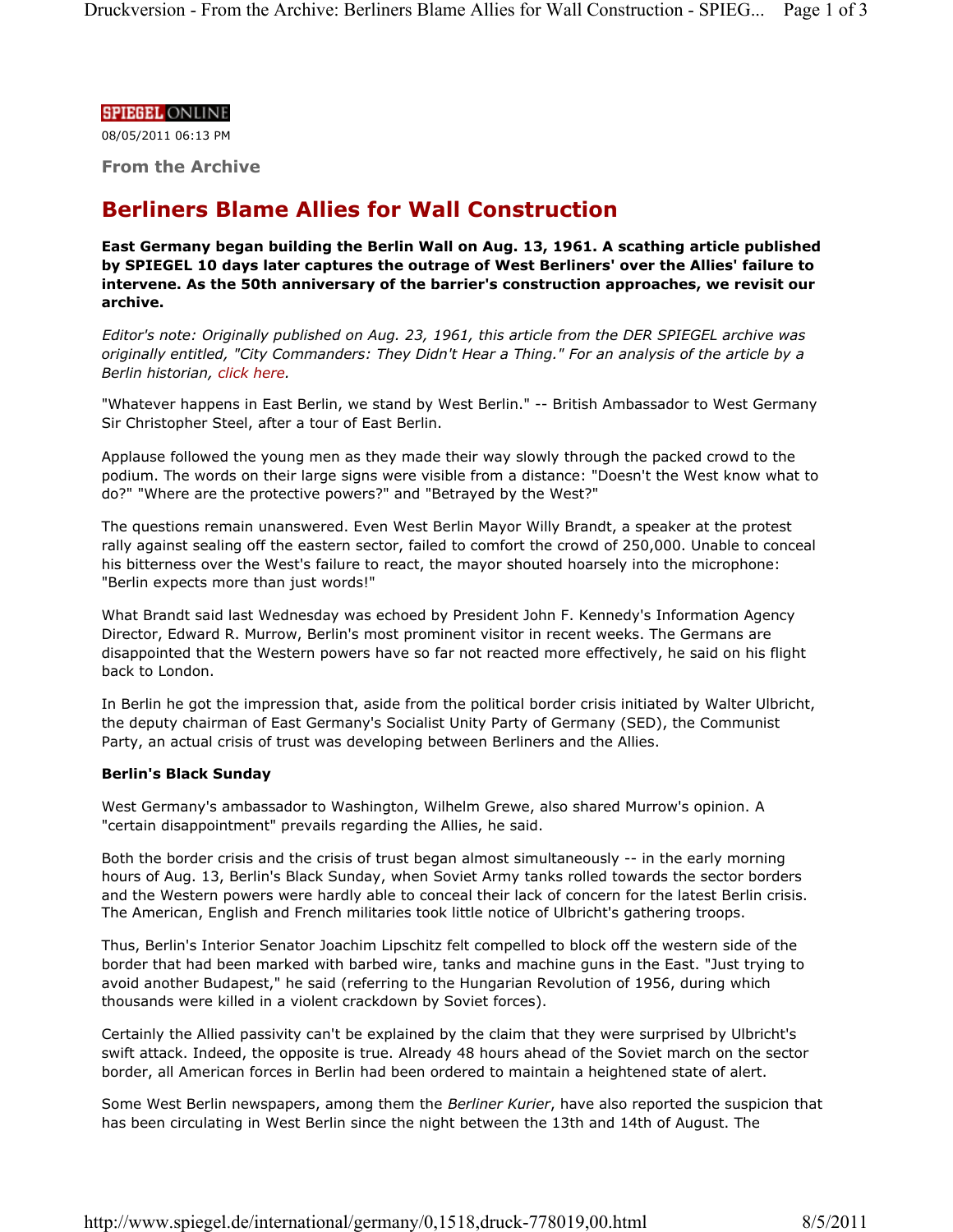Americans, British and French, the paper writes, were told of the planned closure by their military missions in Potsdam days before the tank operation took place.

## **Allies Were Warned**

In fact, the American military mission at the Soviet supreme command in Potsdam was able to tell the American headquarters in Heidelberg of the troop movements already on Aug. 7.

Some of the divisions called up by Ulbricht from the eastern state of Thuringia and sent marching towards Berlin were definitely meant to strengthen the People's Army cordon around the city, while another portion was to undertake military operations in East Berlin, the US military reported out of Potsdam.

With extreme caution, the Americans stationed in Potsdam indicated that the Soviets did little to hinder their procurement of this secret information.

Three days later, on Aug. 10, the newly named commander in chief of the Soviet troops in the German Democratic Republic (GDR), Marshall Ivan Konev, received three Allied Berlin city commanders for the usual celebratory drinks. The Red Army soldier -- the conqueror of Berlin - assured the Americans, British and French who had rushed to greet him in Potsdam, that the Allies' rights in West Berlin would remain intact, whatever happened in the foreseeable future.

#### **Lukewarm Response**

As soon as something happened the three city commanders were apparently ready to rely on this promise. They reacted with indifference to the violent measures in the following ways:

- It has been their custom to strongly protest within 12 hours when, for instance, Ulbricht's army paraded around Marx Engelsplatz square in violation of the ban on such events in East Berlin. But the Western note of protest over the invasion of the People's Army on Aug. 13 wasn't sent until three days after the closure of the sector borders, and it bore a significantly milder tone.
- While the Allies had maintained the right to enter the Soviet sector at any time in uniform, a British officer's patrol was stopped without protest upon attempting entry to the sector on Aug. 14.
- Western city commanders still haven't filed complaints with their Soviet colleagues in East Berlin's Karlshorst district after GDR Interior Minister Karl Maron closed 68 out of 80 sector crossings, despite the fact that Maron's jurisdiction over East Berlin remains in dispute by the Allies.

The level of hesitation by the Western forces, even when confronted with harmless desire for protest, has been revealed by the fate of a proposal delivered to the British city commander by the West Berlin city government. West Berlin wanted to symbolically surround a Soviet Memorial near the Brandenburg Gate and inside the British sector with barbed wire.

Konev's British brother-in-arms, Major General Rohan Delacombe, consulted the British Ambassador in Bonn, Sir Christopher Steel, who conveyed that this difficult question could only be decided after lengthy deliberations by the British government in London. Only on Thursday of last week did the British approve the proposal, and since then Khrushchev's Red Army soldiers have guarded the monument from behind barbed wire. But the Allies are not willing to take more effective measures against them than barbed-wire revenge.

#### **Berliners Protest**

The disappointment of the embittered Berliners over the tepid reaction of their Western protectors grew so great that last Wednesday -- 88 hours after the transformation of the Soviet zone into a concentration camp -- special security measures were implemented to control the protest rally